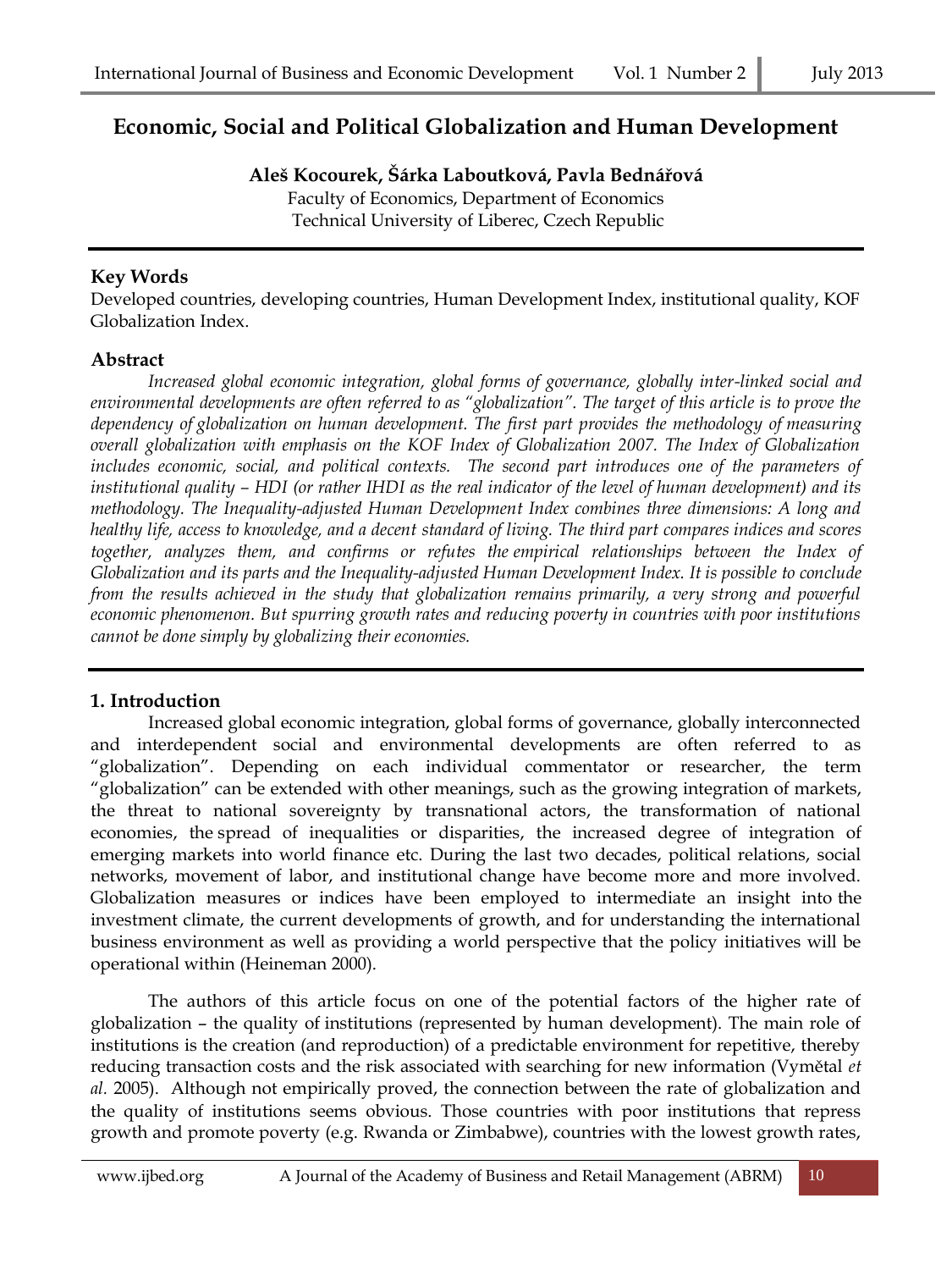are also the less globalized countries in the world. The conclusion is that spurring growth rates and reducing poverty in countries with poor institutions cannot be done simply by globalizing their economies.

The main hypothesis of this paper is that higher human development means a more globalized economy. We provide a unique empirical study about the dependency between economic globalization, social globalization, political globalization and human development.

At the beginning the methodology of measuring globalization and human development will be introduced. The back-bone of the article consists of verifying and testing the strength of mutual relationships between three dimensions of globalization (economic, social, and political) and human development. The paper will show the results for a selected sample of countries (in the range of 121 states), analyze it, and confirm or reject the hypothesis about dependency of globalization and institutional factors.

### **2. Methods**

For purposes of this article, the Inequality-adjusted Human Development Index (IHDI) and the KOF Globalization Index (KOF) were selected.

The **KOF Globalization Index** produced by the KOF Swiss Economic Institute was first published in 2002 (Dreher 2006). Globalization is conceptualized as the process of creating networks among actors at multi-continental distances, mediated through a variety of flows including people, information and ideas, capital and goods. KOF globalization index is based on the variables used in ATK/FP (A. T. Kearny / Foreign Policy Globalization Index), but it covers a far larger number of countries and has a longer time span. The overall index covers the economic, social, and political dimensions of globalization (Dreher *et al*. 2010):

- **Economic globalization** (weight 36 %) includes the long distance flows of goods, capital, and services and has two dimensions: 1) actual economic flows and 2) international trade and investment restrictions.
- **Social globalization** (weight 38 %) has been classified by the KOF index into three categories: 1) personal contacts, 2) information flows, and 3) cultural proximity.
- **Political globalization** (weight 26 %) is characterized by the diffusion of government policies.

In constructing the indices of globalization, each variable is transformed to an index ranging from zero to ten. Higher values denote higher degree of globalization. The year 2000 is used as the base year. An updated version of the original 2002 index was introduced in 2007 as the so-called **2007 KOF Index of Globalization**. The 2007 KOF Index of Globalization features a number of methodological improvements on the original version. Each of the variables is transformed to an index on a scale from 1 to 100. Higher values again denote higher levels of globalization. The data are transformed according to the percentiles of the original distribution (KOF Index of Globalization 2011).

**Human Development Index** (HDI) was first published in 1975 and since 1990 has been published in periodical Human Development Reports (HDR) within the United Nations Development Program (UNDP). The last comparison in November 2011 included 194 countries and territories, but only 187 to calculate the HDI values (7 countries lacked at least one indicator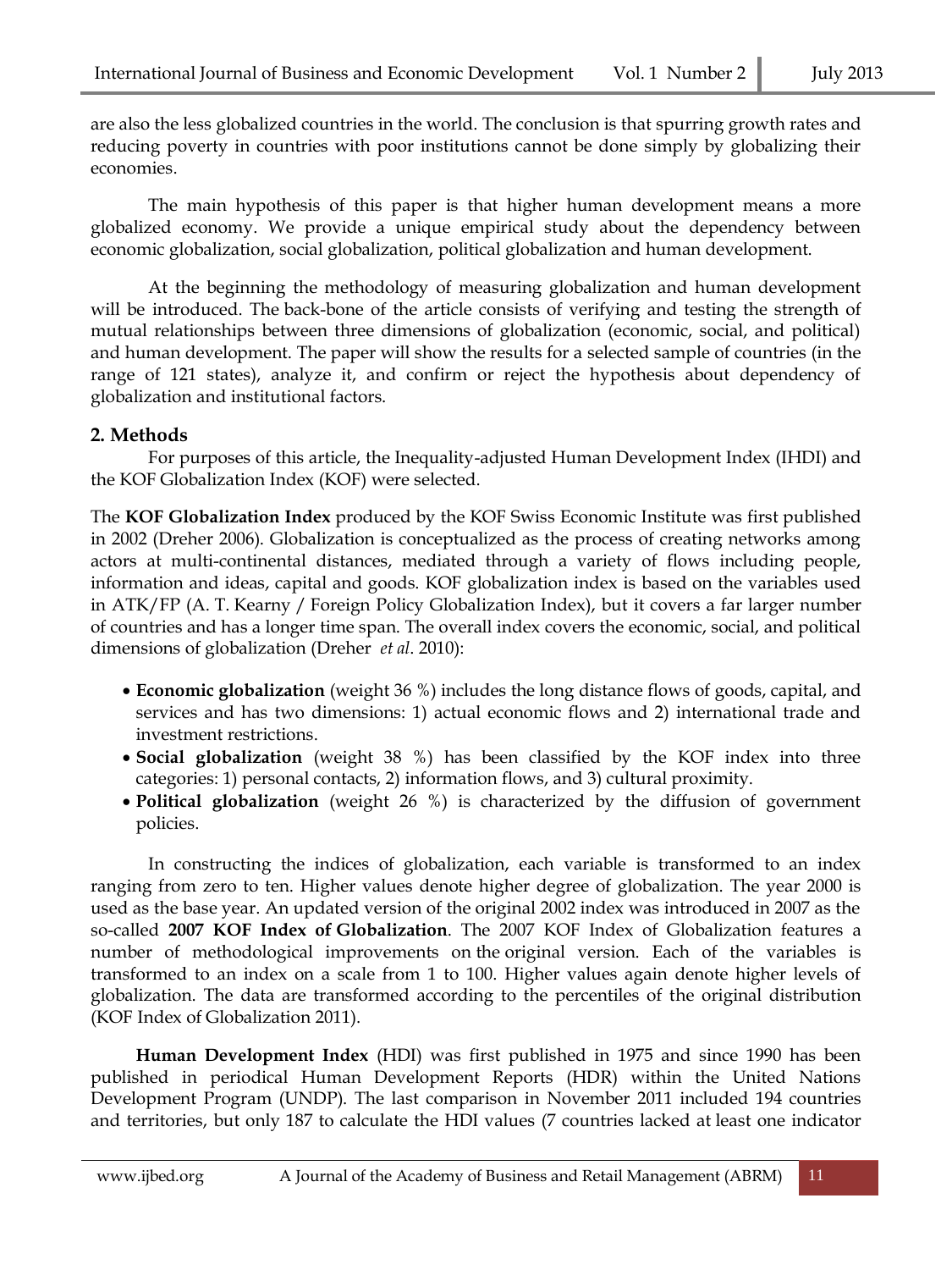required for the calculation). The annual HDR in November 2010 brought a new methodology and a change in some of the index parameters:

- a partial factor approach to education was investigated using the **education index**, which is expressed using a new indicator of expected years of schooling (the expected number of years a five-year-old child is about to spend in school) and the average number of years of school attendance in the adult population (number of years spent in school by 25-year-old citizens);
- factors in life expectancy and level of health care were refined using the **life expectancy index**;
- New use of **income index** (calculated from Gross National Income per capita in PPP USD data) as an indicator of standard of living.

HDI classifications are relative – based on quartiles of HDI distribution across countries and denoted very high, high, medium and low HDI. Because there are 187 countries, the four groups do not have the same number of countries: the very high, high and medium HDI groups have 47 countries each, and the low HDI group has 46 countries.

An accompanying indicator of human development is the new multidimensional **Inequality-adjusted Human Development Index** (IHDI) which is based on the same principles as the HDI (i.e. life expectancy, education, and economic level), but also reflects the unequal distribution of each sub-factor in the population (the inequality of access to the available resources). It is calculated for 134 countries as a geometric mean of the whole population for each one of the sub-indices (inequalities in income, access to education, and health care). It can be concluded that IHDI is the real indicator of the level of human development, while HDI can be interpreted as an index of human development potential, or maximum level of IHDI, which could be achieved in the absence of inequalities in the distribution of wealth. The "loss" caused by the human development inequalities is responsible for the difference between IHDI and HDI, and can be expressed as a percentage. The average loss in the HDI due to inequality is about 23 percent – that is, adjusted for inequality, the global HDI of 0.682 in 2011 would fall to 0.525. Countries with less human development tend to have greater inequality in more dimensions – and thus larger losses in human development (International Human Development Indicators 2011).

Norway, Australia, and the Netherlands lead the world in the 2011 Human Development Index (HDI), while the Democratic Republic of the Congo, Niger, and Burundi are at the bottom of the Human Development Report's annual rankings of national achievement in health, education and income, released by the United Nations Development Programme (UNDP). The United States, New Zealand, Canada, Ireland, Liechtenstein, Germany and Sweden round out the top 10 countries in the 2011 HDI, but when the Index is adjusted for internal inequalities in health, education and income, some of the wealthiest nations drop out of the HDI's top 20: the United States falls from 4<sup>th</sup> to 23<sup>rd</sup> place, the Republic of Korea from 15<sup>th</sup> to 32<sup>nd</sup>, and Israel from 17<sup>th</sup> to 25<sup>th</sup>. The United States and Israel drop in the Report's Inequality-adjusted HDI (IHDI) mainly because of income inequality, though health care is also a factor in the US ranking change, while wide education gaps between generations detract from the Republic of Korea's IHDI performance. Other top national achievers rise in the IHDI due to greater relative internal equalities in health, education and income: Sweden jumps from 10<sup>th</sup> to 5<sup>th</sup> place, Denmark climbs from 16<sup>th</sup> to 12<sup>th</sup>, and Slovenia rises from 21st to 14th (Human Development Index 2011).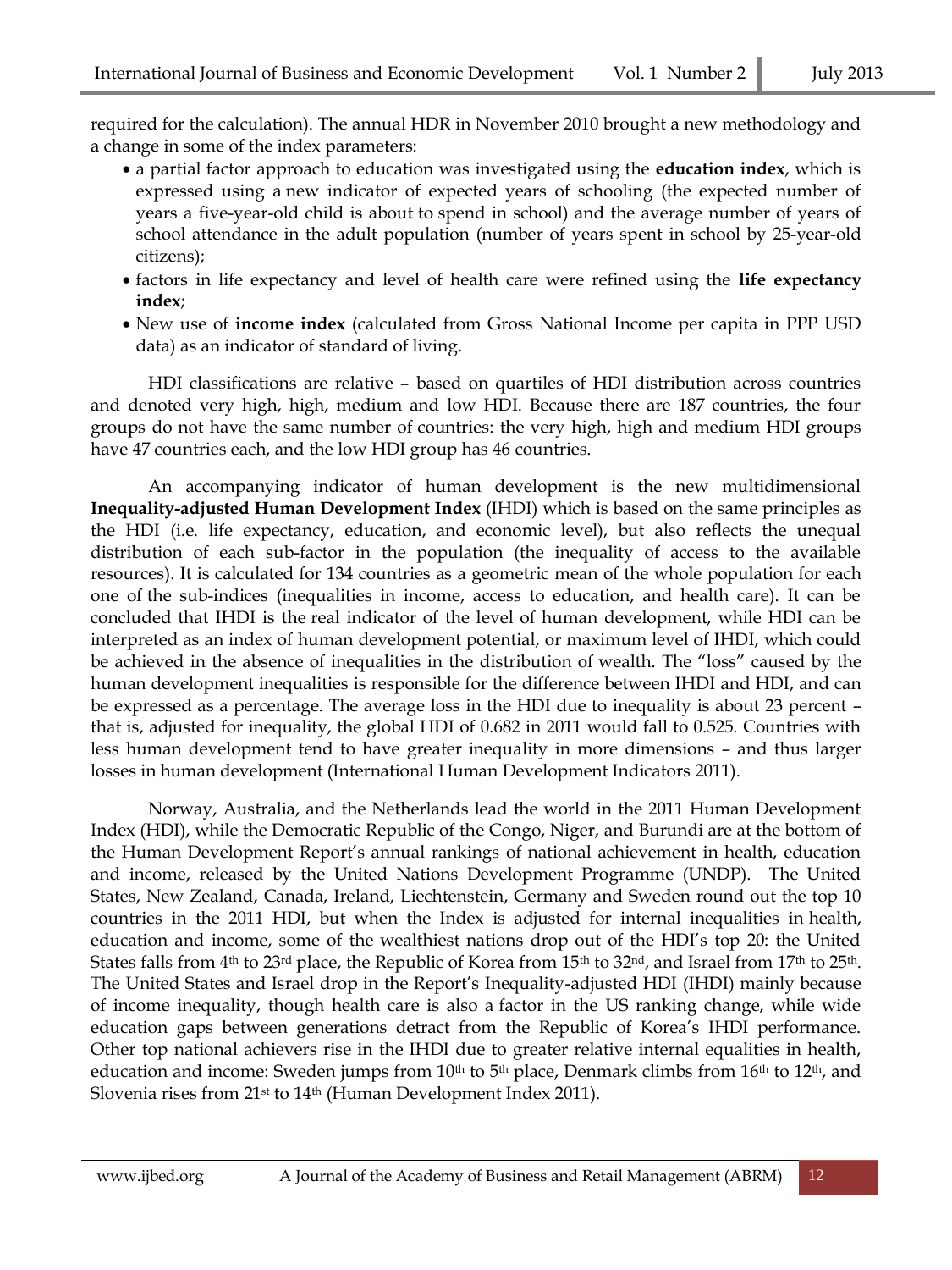#### **3. Results**

There are countless economic and econometric papers on the impacts of globalization. Yet, not many of them use the KOF Globalization Index to quantify the level of globalization on a national basis and only a few put this indicator into relationship with human development or wider with the overall quality of institutions. Amavilah proves in his paper (Amavilah 2009) using a sample of 88 countries, significant positive effects of globalization on human development. Still, at the time of publishing his paper, only the standard HDI was available.

Today the original HDI has been updated to inequality-adjusted HDI and the authors of the article use for their analyses the latest available data for both IHDI as well as KOF Globalization Index (and of their components). For the following study, 121 world economies have been chosen (the main criterion was complete data matrix for both indicators and their components). Analyzing the link between the two indices brought proof of a very strong and significant relationship (see Fig. 1. and Appendix for details).



**Fig. 1.** Relationships between Inequality-adjusted Human Development Index and KOF Globalization Index

Note: The dark line illustrates the fitted model, the limits for forecast means are depicted by the narrow band, the limits for predictions by the wide band; all at the 95.0 % confidence level. The authors of this paper described this relationship using a squared-X regression model. The equation of the best fitted model is (1). The *R-*Squared statistic indicates that the model as fitted explains 83.5035 % of the variability in *KOF*. Since the *P*-value in the analysis of variance (ANOVA) is less than 0.05, there is a statistically significant relationship between *KOF* and *IHDI* at the 95.0 % confidence level

 $KOF = 39.9051 + 64.6963 \times HDI^2$ 

(1)

The fitted model shows following fact: the higher the value of *IHDI* is for a particular country, progressively the higher the corresponding values of *KOF* is reached. Basically, only two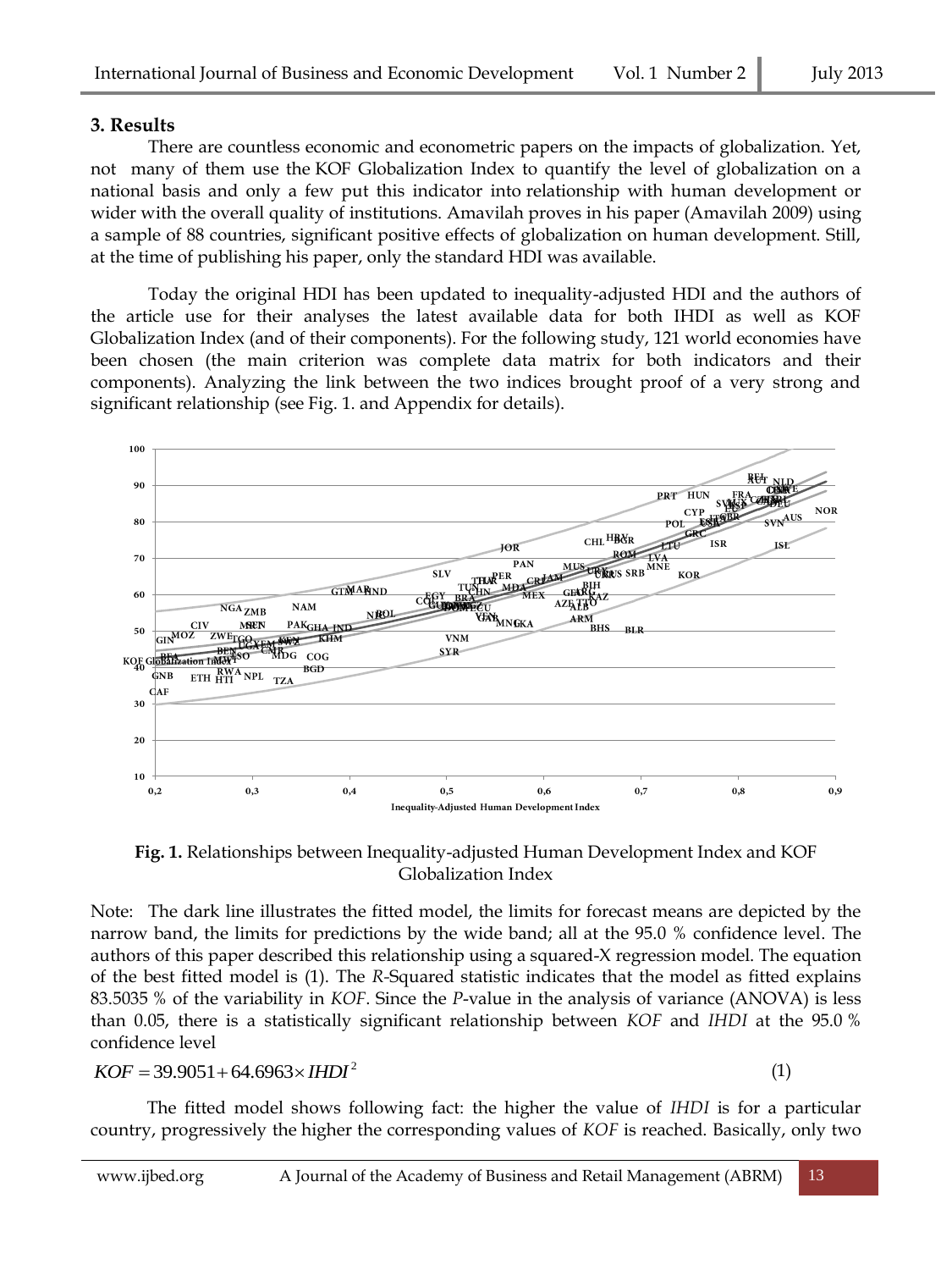countries fall outside of the confidence interval for predictions: Belarus and the Bahamas do not follow this general conclusion. Both of them recorded lower *KOF* values compared to the reached levels of *IHDI*, or higher *IHDI* values compared to the reached levels of *KOF*. We will address this issue later.



**Fig. 2.** Relationships between Inequality-adjusted Human Development Index and KOF Economic Globalization Index

Note: The dark line illustrates the fitted model, the limits for forecast means are depicted by the narrow band, the limits for predictions by the wide band; all at the 95.0 % confidence level.

Since both analyzed indices are composite, one can obviously "dig" deeper under the surface of the aggregate numbers. Analyzing the relationships between IHDI and economic globalization shows very similar results (see Fig. 2. and Appendix for details), only the double squared regression model has been chosen. The equation of the most successfully fitted model is (2). The *R-*Squared statistic indicates that the model as fitted explains 67.4157 % of the variability in *EG\_KOF*. Since the *P*-value in the analysis of variance (ANOVA) is less than 0.05, there is a statistically significant relationship between *EG\_KOF* and *IHDI* at the 95.0 % confidence level.

$$
EG\_KOF = \sqrt{1437.63 + 7902.19 \times HDDI^2}
$$
 (2)

Besides Belarus and the Bahamas, Russia also does not fit into the 95% confidence interval for predictions of the regression model. The overall KOF index of globalization in Belarus and the Bahamas is therefore pulled down by their low levels of economic globalization (see Fig. 3. and Fig. 4. and Appendix for details). Despite the low level of economic globalization of Russia, the total KOF index of this country is pushed up by social and political globalization (see Fig. 3. and Fig. 4.).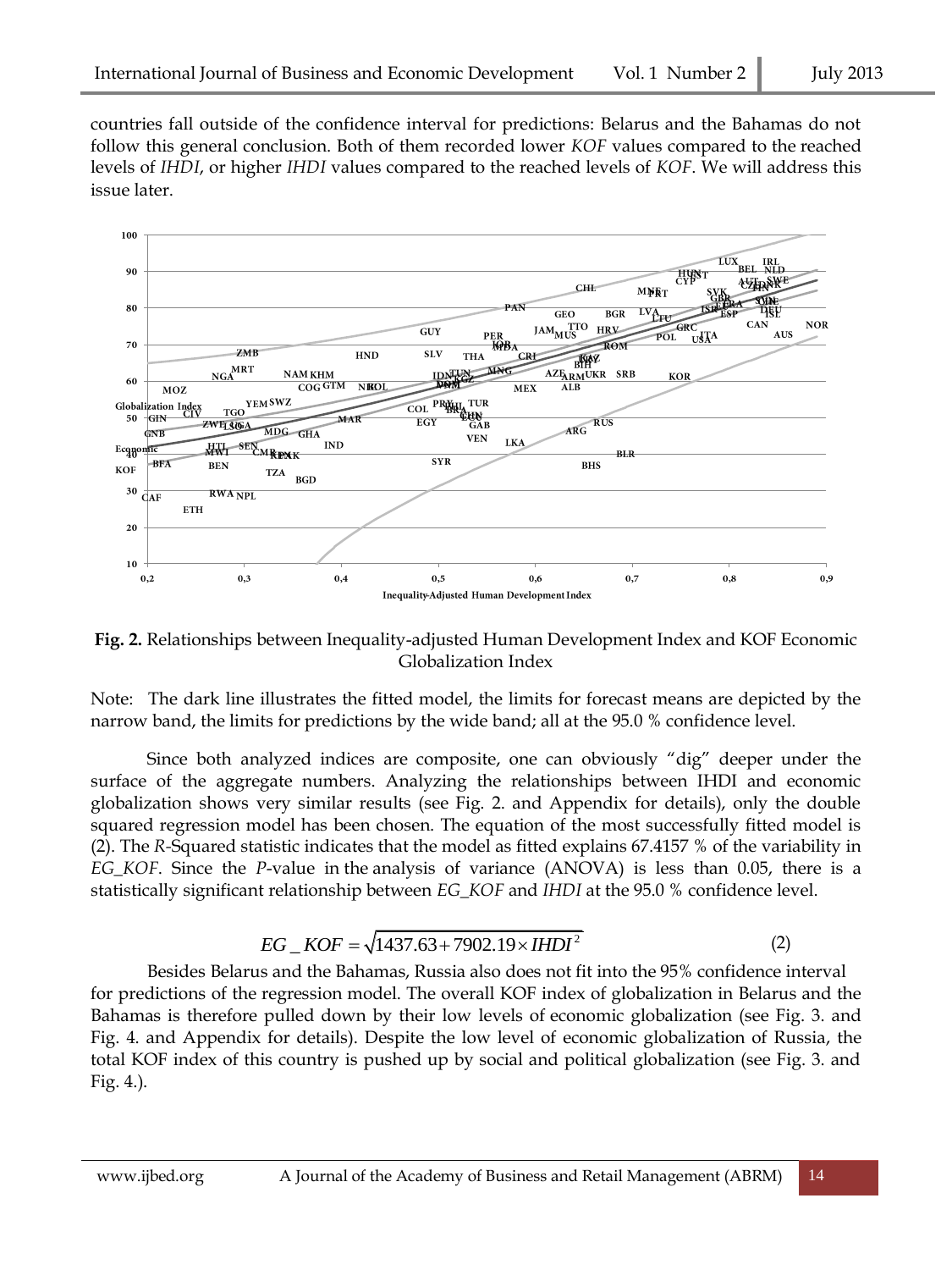The following figure illustrates the relationship between KOF Social globalization index and IHDI. The best fitted regression model described by equation (3) is of the same type (square-X) and of a very similar shape as *KOF* vs. *IHDI* model.

$$
SG\_KOF = 21.2687 + 89.8635 \times IHDI2
$$
 (3)

The *R-*Squared statistic indicates that the model as fitted explains 87.0403 % of the variability in *SG\_KOF*. The *P*-value in the ANOVA is less than 0.05, which indicates a statistically significant relationship between *SG\_KOF* and *IHDI* at the 95.0 % confidence level.



**Fig. 3.** Relationships between Inequality-adjusted Human Development Index and KOF Social Globalization Index

Note: The dark line illustrates the fitted model, the limits for forecast means are depicted by the narrow band, the limits for predictions by the wide band; all at the 95.0 % confidence level.

In the case of relationships between the KOF Social globalization index and IHDI, the 95% confidence interval for predictions has been exceeded by Mongolia and the South Korea. Since the level of overall globalization of these two countries is reduced by their low social globalization, the total KOF index must be supported by economic and political globalization.

The relationship between IHDI and KOF Political globalization index is the weakest linkage of the analyzed indicators (see Fig. 4. and Appendix for details). Therefore, the width of the confidence interval bands is here much wider than in the above described cases.

The fitted regression model described by equation (4) is of the same type (double squared) and of a very similar shape as *EG\_KOF* vs. *IHDI* model.<br> $PG\_KOF = \sqrt{4492.26 + 4754.68 \times HDDI^2}$ 

$$
PG\_KOF = \sqrt{4492.26 + 4754.68 \times HDD^{2}}
$$
 (4)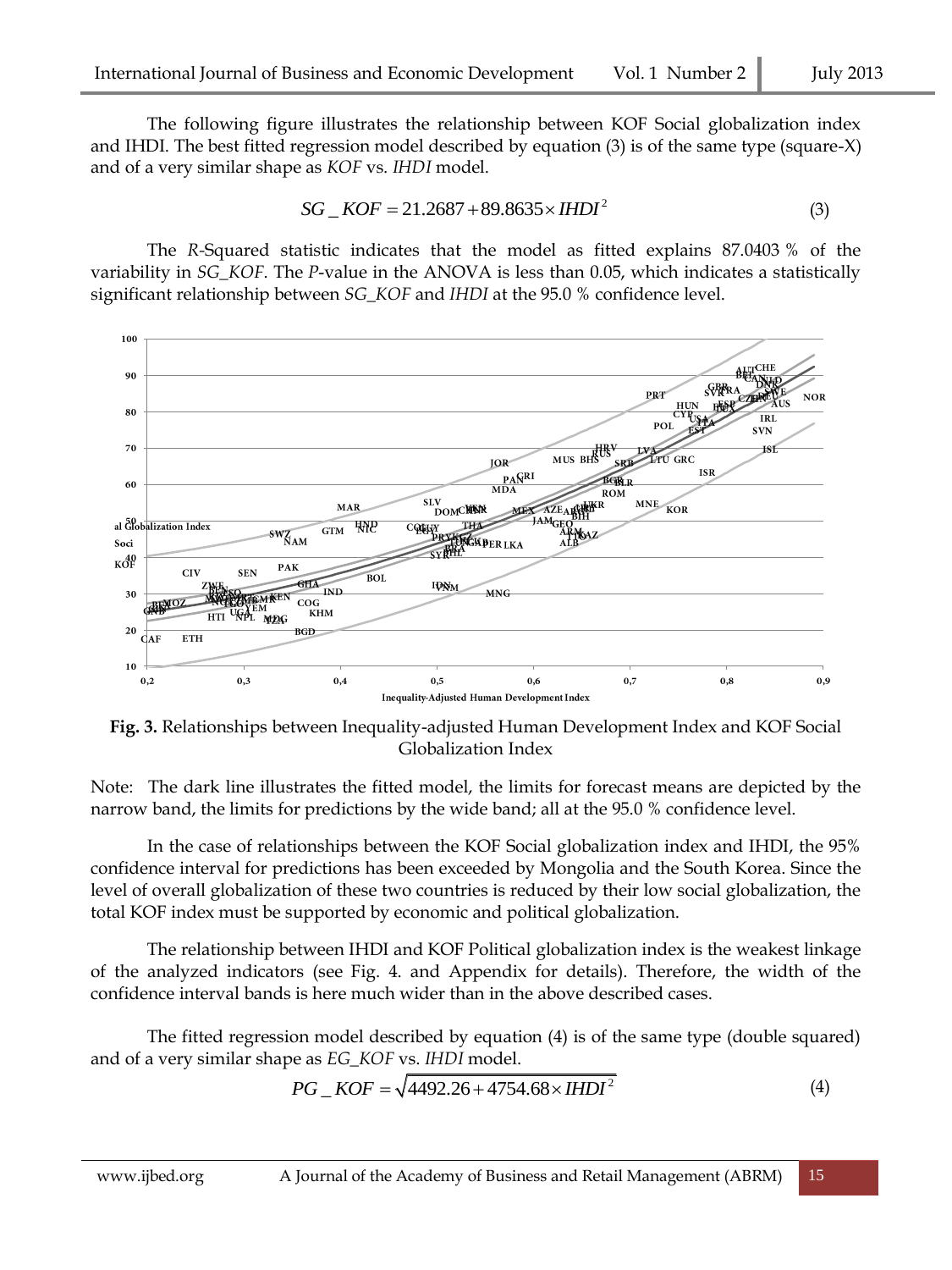The *R-*Squared statistic indicates that the model as fitted explains 24.0077 % of the variability in *PG\_KOF*. The *P*-value in the ANOVA is less than 0.05, which indicates a statistically significant relationship between *PG\_KOF* and *IHDI* at the 95.0 % confidence level.



**Fig. 4.** Relationships between Inequality-adjusted Human Development Index and KOF Political Globalization Index

Note: The dark line illustrates the fitted model, the limits for forecast means are depicted by the narrow band, the limits for predictions by the wide band; all at the 95.0 % confidence level.

The Fig. 4 shows the relative political isolation of Belarus and the Bahamas, which together with low economic globalization decreases their total value of KOF indicator, although each of the two countries has most probably different reasons for being less politically integrated.

Globalization measured by the KOF Globalization Index and institutional quality represented by the Inequality-adjusted Human Development Index have multiple connections in between. This complexity makes it difficult to distinguish and indentify the causes and their consequences. The findings of the research showed a strong relationship between economic globalization and human development as well as between social globalization and human development. The analysis of the linkage between political globalization and human development brought quite a different conclusion. Only a weak connection between the two variables was found. The overall index of globalization and IHDI are very tightly connected. It is necessary to point out that the results of the research do not prove in which direction the two phenomena – globalization and institutions – affect each other. And yet, the research brought a very fundamental message: It seems crucial to search for and discover the interdisciplinary structures joining different dimensions of human development.

#### **4. Discussions and Conclusions**

It is possible to conclude from the results achieved in the study that globalization remains firstly, a very strong and powerful economic phenomenon. The impacts of globalization on economic growth have been quite frequently tested. It is possible to divide these studies into two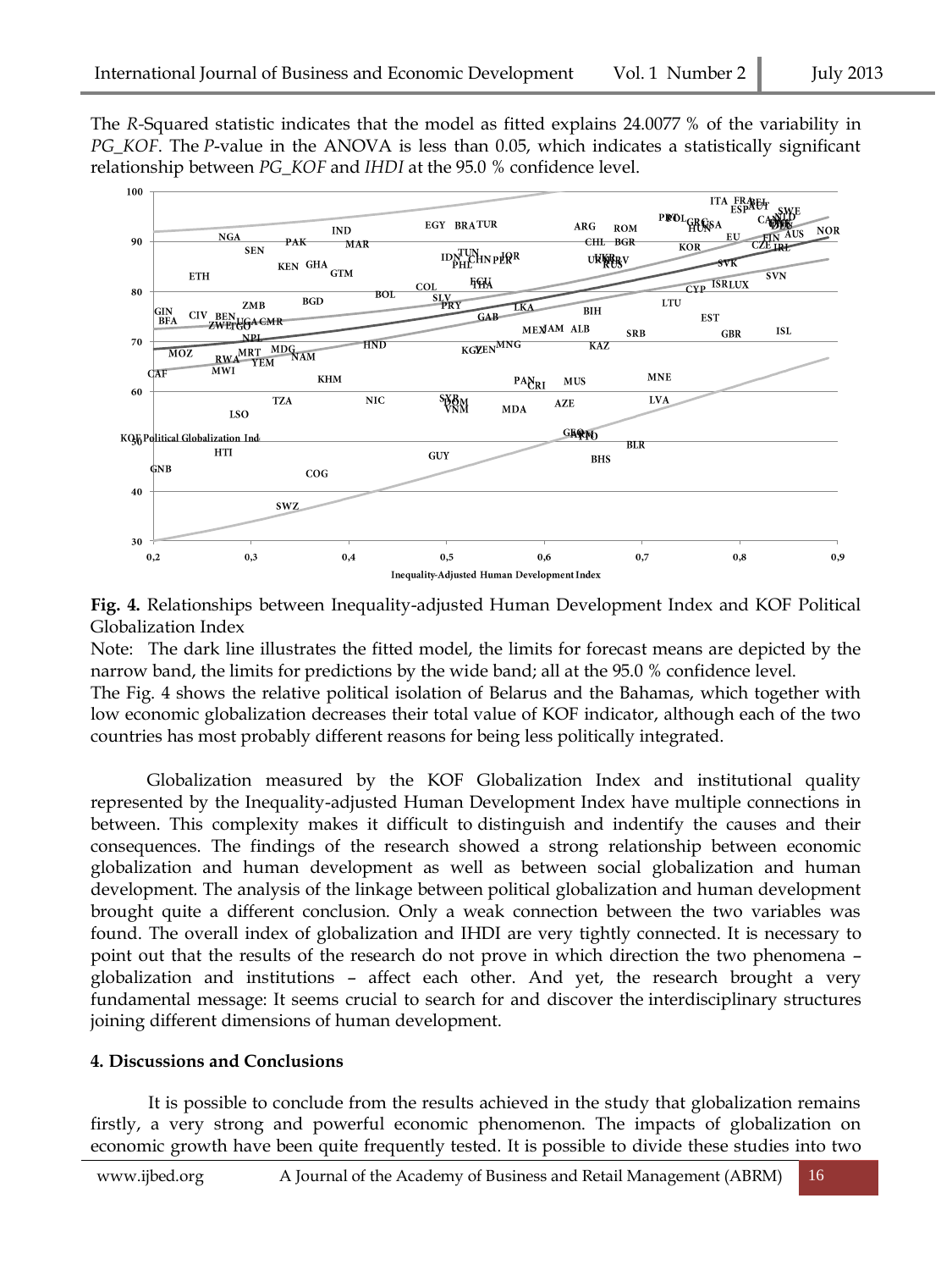groups: The first one is also the more numerous one. It includes studies presenting only cross sectional estimates (e.g. Chanda 2001, Garret 2001) or studies providing very detailed analysis of individual sub-dimensions of globalization (e.g. Dollar *et al.* 2004, Greenaway *et al.* 1999, Borensztien 1998), but none of them studies the consequences of globalization on economic growth in a more detailed way (Dreher *et al.* 2005). The second group consists of studies trying to measure overall globalization; the *G*-index introduced by World Markets Research Centre (WMRC 2001), the co-operation between A. T. Kearney Consulting group and Foreign Policy Magazine has brought ATK/FP globalization (ATK/FP 2002), Ernst & Young global index, KOF globalization index presented by Swiss Economic Institute, Maastricht globalization index (MGI) and others. The task of this paper is not testing the effects of globalization on growth. Recently empirical studies have proved that globalization is good for growth. On average, countries that globalized more experienced higher growth rates (ATK/FP 2002, Dreher 2006).

Among the first to use KOF Index for empirical analysis was Ekman (2003), who finds a positive, non-linear correlation between the KOF Index and population health measured by life expectancy at birth. In later studies, Sameti (2004) found that globalization increased the size of governments, while Tsai (2007) has shown that globalization increased human welfare. Bjørnskov (2006) analyses the tree dimensions of the KOF Index and shows that economic and social globalization affect economic freedom, while political globalization does not.

This paper is focused on the question of the links between human development (or wider institutional quality) and not only economic, but also social and political dimension of globalization as measured the components of the KOF globalization index. The social dimension as a "spontaneous and less politicized layer of globalization is remarkably efficiently helping people all around the world to improve their standards of living, their health conditions, and access to education" (Bednářová *et al.* 2011).

It also seems quite obvious that the life expectancy component and the education component of IHDI should be more sensitive to the factors of social and political globalization than to economic globalization. For example Amavilah (2009) discovered that the social aspects of globalization have the most intensive effects on the human development. Bergh and Nilsson (2010) proved positive effects of globalization (measured with KOF Globalization Index) on the life expectancy.

Various researchers have analyzed the effects of globalization on democracy (Dreher *et al.* 2010), on increases in government spending and taxes (Ekman 2003), and government consumption (Garret 2001) by using proxies such as trade and capital flows or openness to these flows to measure the globalization (Greenaway 1999). "The political side of globalization has shown only inconclusively that it supports and encourages institutional or social development. The reasons are probably manifold: from the lack of interest on the side of developed countries, deep, complex, and difficult problems in the developing countries, through dysfunctional economic or strategic integrations and alliances of states across the Third World to low or inoperability of international organizations such as the United Nations and their agencies" (Bednářová *et al.* 2011).

The conclusions provided an important base for future research. One of the possible challenges for future research should be identification of the direction of the causality between human development and globalization (in other words, whether the progress in globalization is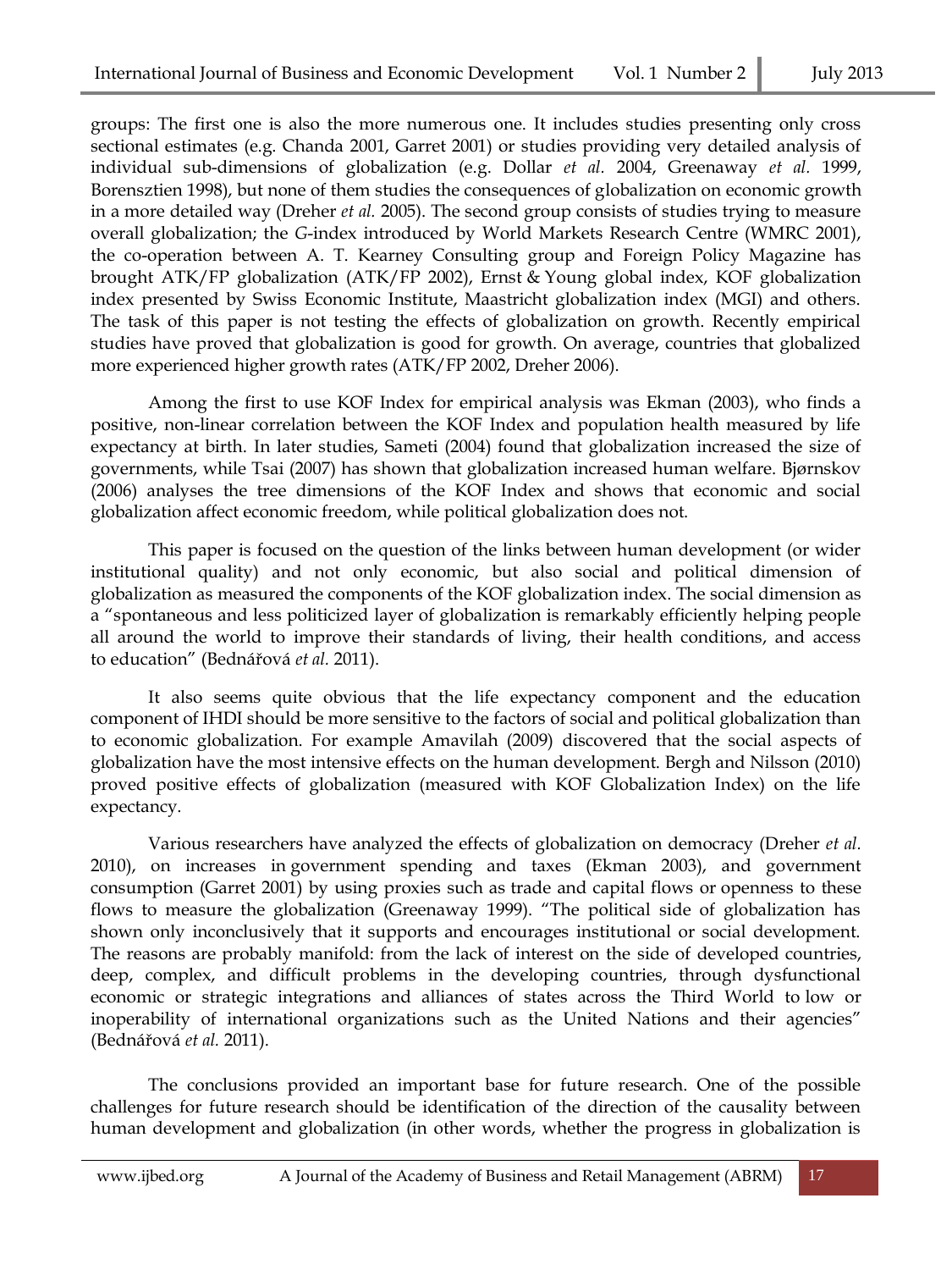supporting the human development and institutional quality, or vice versa). Another perspective of research can be observed in cluster analysis, as different groups of countries are probably characterized by different intensities of dependence between globalization and human development.

## **Acknowledgements**

This is supported by the Czech Science Foundation, No. 402/09/0592: "The Development of Economic Theory in the Context of the Economic Integration and Globalization" and the Ministry of Education, Youth and Sports of the Czech Republic, No. 1M0524: "Centrum výzkumu konkurenční schopnosti české ekonomiky".

#### **References**

- ATK/FP 2011. Globalization Index. *A. T. Kearney Consulting Group and Foreign Policy Magazine (2002 and following years).* Available from Internet: http://www.foreignpolicy.com/.
- Amavilah, V. H. 2009. National Symbols, Globalization, and the Well-Being of Nations. *REEPS Working Paper*, no. 20091. Available from Internet: http://mpra.ub.unimuenchen.de/14882/1/MPRA\_paper\_14882.pdf.
- Bednářová, P.; Laboutková, Š.; Kocourek, A. 2011. On the Relationship between Globalization and Human Development. In Kocourek, A. (ed.) *Proceedings of the 10th International Conference Liberec Economic Forum 2011*. Liberec: Technical University of Liberec, 61-71.
- Bergh, A.; Nilsson, T. 2010. Good for Living? On the Relationship between Globalization and Life Expectancy. *World Development*, 38 (9): 1191-1203.
- Bjørnskov, C. 2006. *Globalization and Economic Freedom: New Evidence*. University of Aarhus, the 2nd Danish International Economics Workshop, 2006.
- Borensztien, E. et al. 1998. How Does Foreign Direct Investment Affect Economic Growth? *Journal of International Economic*, 45(1): 115-135.
- Chanda, A. 2001. *The Influence of Capital Controls on Long Run Growth: Where and How Much?* North Carolina State University. Available from Internet: http://www.ncsu.edu/.
- Dollar, D.; Kraay, A. 2004. Trade, Growth, and Poverty. *Economic Journal*, 114(493): F22-F49.
- Dreher, A.; Siemers, L. H. R. 2005. The Intriguing Nexus between Corruption and Capital Account Restrictions. *KOF Working Paper 113*, ETH Zurich, 2005. Available from Internet: http://www.rwi-essen.de.
- Dreher, A. 2006. Does Globalization Affect Growth? Evidence from a New Index of Globalization. *Applied Economics*, 38(10): 1091-1110.
- Dreher, A.; Gaston, N.; Martens, P. 2010. *Measuring Globalization – Gauging Its Consequences*. 2nd Ed. New York: Springer Science+Business Media.
- Ekman, B. 2003. *Globalization and Health: An Empirical Analysis Using Panel Data*. Lund: Lund University.
- Garret, G. 2001. *The Distributive Consequences of Globalization*. Yale: Yale University.
- Greenaway, D. et al. 1999. Exports, export composition and growth. *Journal of International Trade and Economic Development*, 8(1): 41-51.
- Heineman, F. 2000. Does globalization restrict budgetary autonomy? *Intereconomics: Review of European Economic Policy*, 35(6): 288-298.
- Human Development Report 2011: Sustainability and Equity: A Better Future for All. 2011. New York: Palgrave Macmillan. Available from Internet: http:// hdr.undp.org /en/media /HDR\_2011 \_EN\_Complete.pdf.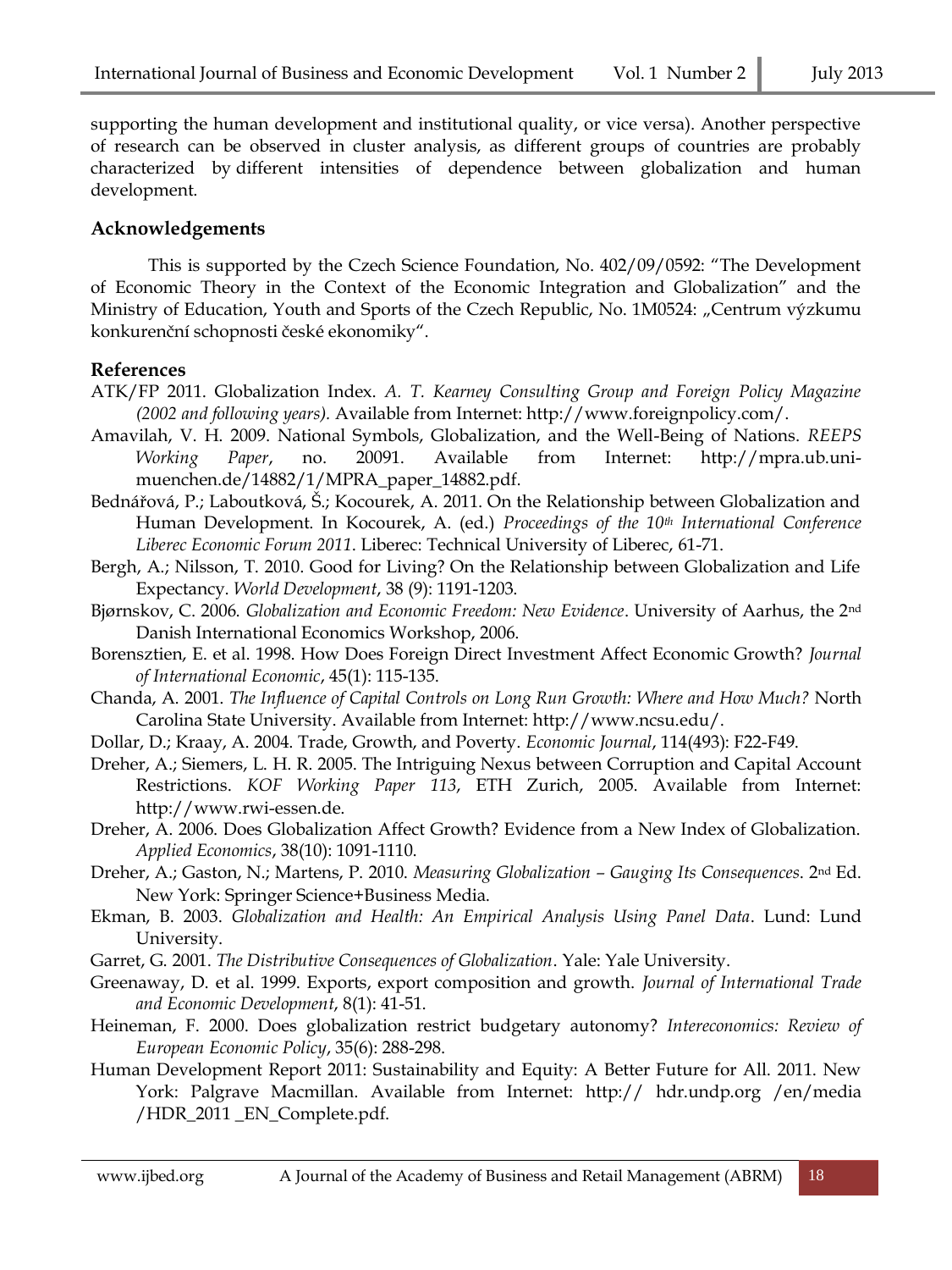- International Human Development Indicators*.* 2011. New York: UNDP. Available from Internet: http://hdrstats.undp.org/en/tables/default.html.
- *KOF* Index of Globalization. 2011. Zurich: Eidgenössische Technische Hochschule Zürich. Available from Internet: http://globalization.kof.ethz.ch/static/rawdata/ globalization  $\_2011b$   $\_long.xls$ .
- Sameti, M. 2004. *Globalization and Size of Government Economic Activities*. Isfahan: Isfahan University.
- Tsai, M. C. 2007. Does Globalization Affect Human Well-Being? *Social Indicators Research*, 81(1): 103-126.
- Vymětal, P.; Žák, M. 2005. Instituce a výkonnost [Institutions and Performance]. *Politická ekonomie*, 53(4): 545-566.

WMRC. 2001. World Markets Research Centre. Available from Internet: [http://www.globalinsight.com/.](http://www.globalinsight.com/)

#### **Appendix**

The following appendix summarizes the results calculated using software package Statgraphics Centurion XVI.

# **Equation (1):**  $KOF = 39.9051 + 64.6963 \times \text{IHDI}^2$

| Coefficients |                  |          |                                                                       |      | <b>Analysis of Variance</b>                                               |                     |              |                       |             |               |  |
|--------------|------------------|----------|-----------------------------------------------------------------------|------|---------------------------------------------------------------------------|---------------------|--------------|-----------------------|-------------|---------------|--|
|              | Least<br>Squares | Standard | T                                                                     | $P-$ | Source                                                                    | Sum of  <br>Squares | D.f.         | Mean<br>Square        | F-<br>Ratio | $P-$<br>Value |  |
| Parameter    | Estimate         | Error    | Statistic Value                                                       |      | Model                                                                     | 25004.5             | $\mathbf{1}$ | 25004.5 607.43 0.0000 |             |               |  |
| Intercept    |                  |          |                                                                       |      | 39.9051   1.07393   37.1581   0.0000   Residual   4939.77   120   41.1648 |                     |              |                       |             |               |  |
| Slope        | 64.6963          | 2.62502  | $\begin{array}{c c} \hline 1 & 24.646 & 0.0000 & (Corr.) \end{array}$ |      |                                                                           | 29944.3 121         |              |                       |             |               |  |

Correlation Coefficient = 0.913802 R-squared = 83.5035 percent R-squared (adjusted for degrees of freedom) = 83.366 percent Standard Error of Estimate = 6.41598 Mean Absolute Error = 5.07704 Durbin-Watson Statistic = 1.8448 (P=0.1968) Lag 1 Residual Autocorrelation = 0.0663885 Lag 1 Residual Autocorrelation = 0.0663885<br>**Equation (2):**  $EG\_KOF = \sqrt{1437.63 + 7902.19 \times IHDI^2}$ 

| Coefficients |                  |                                       |           |               | <b>Analysis of Variance</b> |                                                                |      |                         |               |             |  |
|--------------|------------------|---------------------------------------|-----------|---------------|-----------------------------|----------------------------------------------------------------|------|-------------------------|---------------|-------------|--|
|              | Least<br>Squares | Standard<br>Error                     | Statistic | $P-$<br>Value | Source                      | Sum of<br>Squares                                              | D.f. | Mean<br>Square          | $F-$<br>Ratio | P-<br>Value |  |
| Parameter    | Estimate         |                                       |           |               | Model                       | 3.73039E8                                                      | 1    | 3.73039E8 248.28 0.0000 |               |             |  |
| Intercept    |                  |                                       |           |               |                             | 1437.63 205.174 7.0069 0.0000 Residual 1.80302E8 120 1.50252E6 |      |                         |               |             |  |
| Slope        | 7902.19          | $\sqrt{501.511}$ 15.7568 0.0000 Total |           |               | (Corr.)                     | 5.53341E8 121                                                  |      |                         |               |             |  |